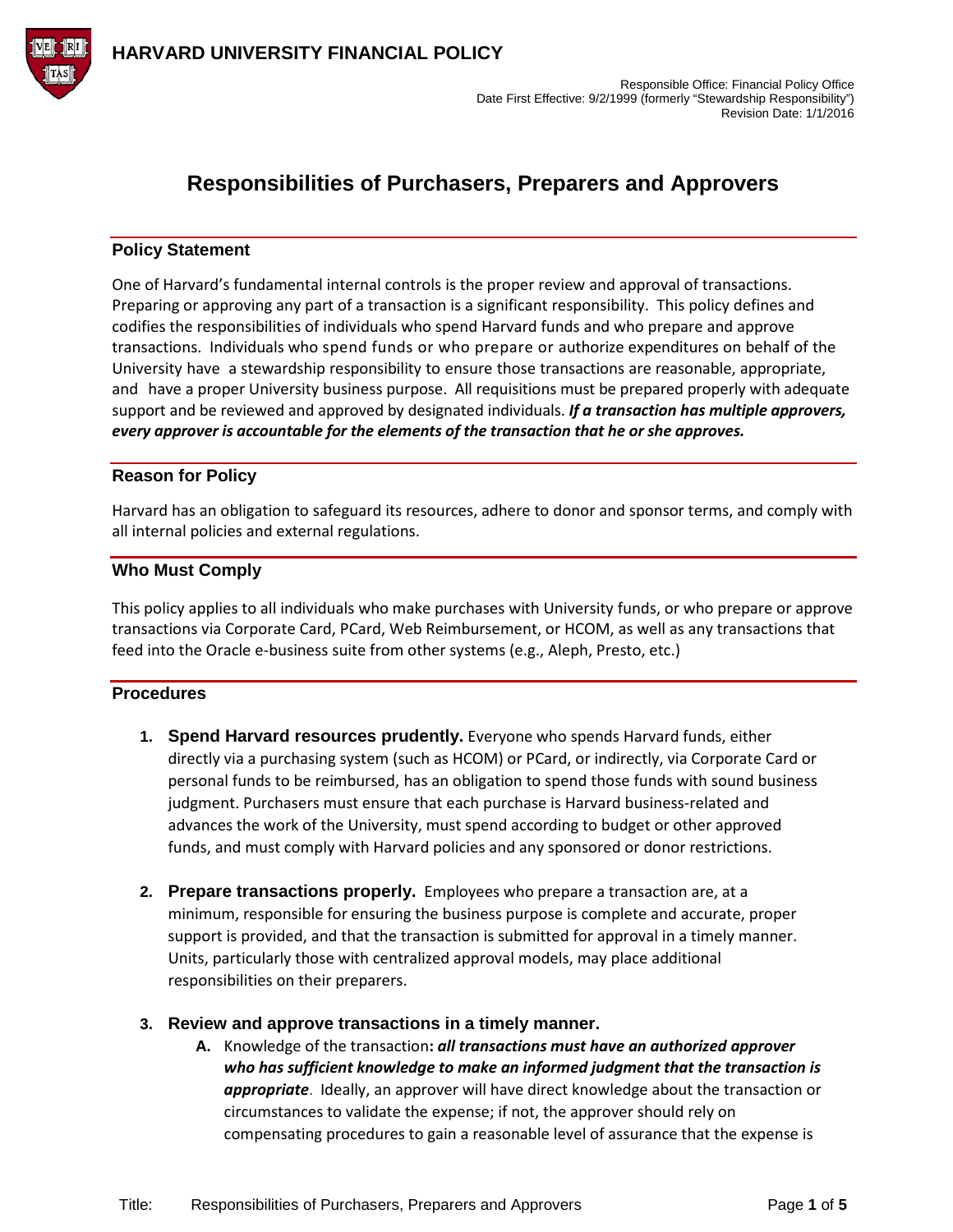

valid. These compensating procedures should include a periodic review of budget to actual expenditures, a review of activity in certain object codes, looking for unusual spending patterns, and asking questions about nonstandard expenses. Note that the approver of a transaction may or may not be the person who clicks the "approve" button in Harvard's financial system; some tubs or units may have approvers who review and sign off on transactions on paper. An approval carries the same importance whether it is on paper or electronic.

- **B.** Due diligence: approvers must perform due diligence if there are questions or concerns about the expenditure; if the approver has questions or concerns regarding the expense, it is the approver's responsibility to seek help from an appropriate resource until the questions are resolved. While Central Travel and Reimbursement may audit samples of transactions, this audit is not a substitute for an approver's due diligence. The Responsibilities by Role Template (see Appendix) is a guideline for the various elements of a transaction that should be reviewed as part of a transaction's approval process.
- **C.** Multiple approvers: in some cases, there may be more than one approver in an approval hierarchy. For example, a department administrator might approve an expenditure that must be subsequently approved by a sponsored or gift administrator, and then finally approved by the tub finance office. Tubs must ensure approvers understand which elements of a transaction they are responsible for approving. *Approving any part of a transaction is a significant responsibility; every individual in an approval chain is accountable for the elements of the transaction that he or she approves*. Approvers must also be knowledgeable about applicable local and University policies and external requirements/regulations where relevant (i.e., federal guidelines for sponsored projects, etc.).
- **D.** Reimbursee responsibility: note that when a reimbursee signs an employee/nonemployee reimbursement form (or coversheet), the reimbursee is certifying that the expenses are accurate and valid University business expenses.
- **E.** Responsibilities by role: in addition to validating the underlying expense, an authorized approver should validate the key elements of every transaction, for example, that there are funds for the purchase and that the coding used is correct. See the Appendix: Responsibilities by Role Template.
- **F.** Separation of duties: generally, it is not a recommended best practice for individuals to approve transactions where they are also the purchaser or preparer ("selfapproval"); or where their direct or indirect supervisor is the purchaser or preparer. In some units, strict separation of duties may be impractical. In these cases, units should work with their tub finance office and/or RMAS to assess the risks and if necessary, develop an alternative means of review and approval (e.g., approval by tub finance office, tub finance office monitoring of spending, etc.).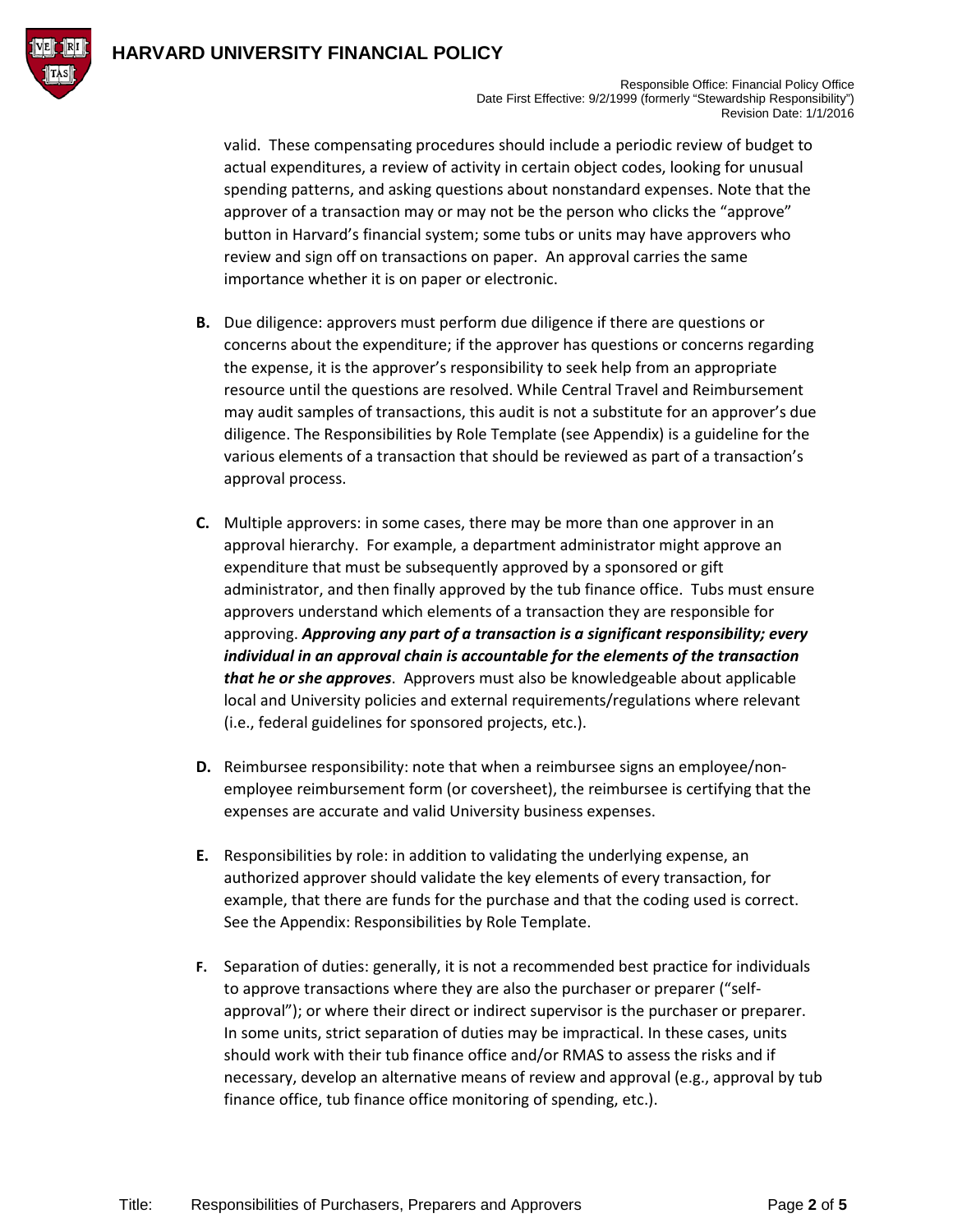

**4. Create evidence of the approval**. Approvers must document their approval of the expense (for example, by approving the expense in the online payment system, signing paper forms, or via a statement written in an email). It is best practice for approvers to write brief comments to thoroughly substantiate their review and approval. For example, after reviewing an invoice and receiving goods, an approver might write on an invoice "Reviewed invoice, received goods, OK to pay" and then write his/her initials and date.

## **Responsibilities and Contacts**

**Financial deans** or equivalent tub financial officers are responsible for distributing and communicating all applicable financial policies throughout their tubs as well as ensuring all employees have access to training and are informed regarding their responsibilities under University financial policies and their accompanying procedures.

**Tub finance offices** are responsible for creating and maintaining the approval hierarchies within their tubs, for communicating those responsibilities to preparers and approvers, and for providing guidance to units on nonstandard expenses and on separation of duties.

**Local units** are responsible for ensuring that this policy is communicated to all individuals who purchase, prepare or approve transactions, and that an adequate organizational processing structure is in place to ensure all transactions are properly prepared, documented and approved. Local units are responsible for identifying employees who will use the various processing systems and assigning the associated role (e.g. proxy, preparer, or approver). Units must ensure that transaction approvers have appropriate training and are knowledgeable regarding acceptable business practices and University policies and procedures.

**Approvers** are responsible for the review of transactions submitted to them, making informed judgments about the reasonableness of those transactions, evidencing their authorization of those transactions (either on paper or online) and approval (or rejection) in a timely manner. Note that the approver of a transaction may or may not be the person who clicks the "approve" button in Harvard's financial system; some tubs or units may have approvers who review and sign off on transactions on paper. Approvers must also be knowledgeable about applicable local and University policies and external requirements/regulations where relevant (i.e., federal guidelines for sponsored awards, etc.). See attached appendix for detailed list of responsibilities.

**Preparers** at a minimum are responsible for ensuring that each transaction has a business purpose that is complete and fully descriptive of the underlying expense, and that transactions are prepared with sufficient time for review and approval. Units, particularly those with centralized approval models, may place additional responsibilities on their preparers. See attached appendix for detailed list of responsibilities.

**Purchasers** are responsible for spending Harvard resources with sound business judgment. Purchasers must ensure that each purchase is Harvard business-related and advances the work of the University, must spend according to budget or other approved funds, and must comply with Harvard policies and any sponsored or donor restrictions. In addition, purchasers are responsible for providing complete support documentation to the preparer with sufficient time for processing, review and approval. See the attached appendix for a detailed list of responsibilities.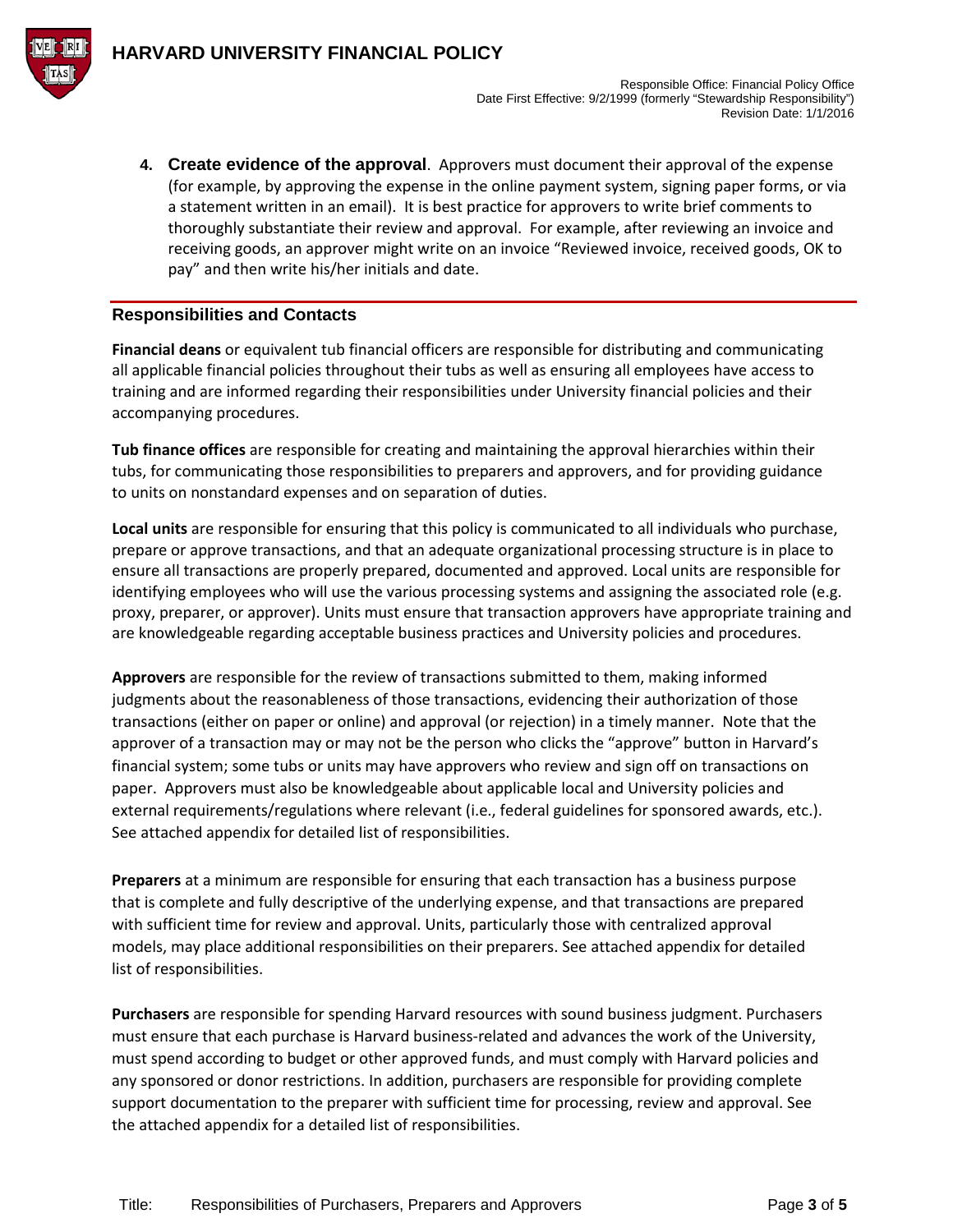

**Reimbursees** are responsible for ensuring that expenses that they submit for reimbursement are accurate, legitimate University business expenses and that they are submitted in a timely manner. Reimbursees certify the validity of their submitted expenses by signing the Employee Reimbursement Form.

**Risk Management and Audit Services (RMAS)** provides advice to tubs and local offices on risk assessment, control measures, and advises the University community on additional or revised control procedures, as appropriate. *Contact:* **(617) 495-3642** or *[http://rmas.fad.harvard.edu/.](http://rmas.fad.harvard.edu/)*

**Central Accounts Payable (AP)** is responsible for new vendor set up and maintenance and for processing invoices that departments have approved and submitted through HCOM.

**Reimbursements and Card Services (RCS**) is responsible for auditing samples of employee and nonemployee reimbursements that are approved and submitted by departments after local approvers have fully performed all of their responsibilities as outlined by this policy. RCS forwards employee reimbursements to AP for processing and payment.

**Strategic Procurement** is responsible for serving as an additional approver on certain transactions (i.e., STOAs and purchases over \$250K) once those transactions have been fully approved locally.

**Financial Policy Office (FPO),** within the Office of the Controller, is responsible for maintaining this policy and providing advice and assistance to tubs on the operation of the policy and on specific concerns, as necessary. *Contact: (617) 495-3976 o[r financialpolicy@harvard.edu.](mailto:financialpolicy@harvard.edu)* 

## **Definitions**

**Approver:** any individual (faculty, staff, etc.) who is authorized to certify that a transaction (or a particular element of a transaction) is correct and appropriate; these certifications may happen online in Harvard's Oracle e-Business suite or on paper.

**Business-related**: not a personal expense. Some expenses, while ordinary and necessary for an employee's work, are considered personal, living or family expenses and thus cannot be paid or reimbursed as business expenses. Common examples are regular commuting expenses, repetitive meals and costs for professional attire. Payment of such personal expenses constitutes taxable income to the recipient. The IRS distinction between business and personal expenses can be complex; see the [Business Expense Reimbursements Policy](http://policies.fad.harvard.edu/pages/business_expense_reimbursements) for more information.

**Compensating procedures:** a series of analyses that can help an approver gain a reasonable level of assurance that an expense is valid. These analyses should include a periodic review of budget to actual expenditures, a review of activity in certain object codes, looking for unusual spending patterns, and asking questions about nonstandard expenses.

**Preparer:** an individual who assembles the information and backup needed for a transaction, keys it into the system and submits it for approval.

**Purchaser:** an individual who spends University funds, both directly (through use of HCOM, or PCard) or indirectly (through use of Corporate Card or personal funds to be reimbursed).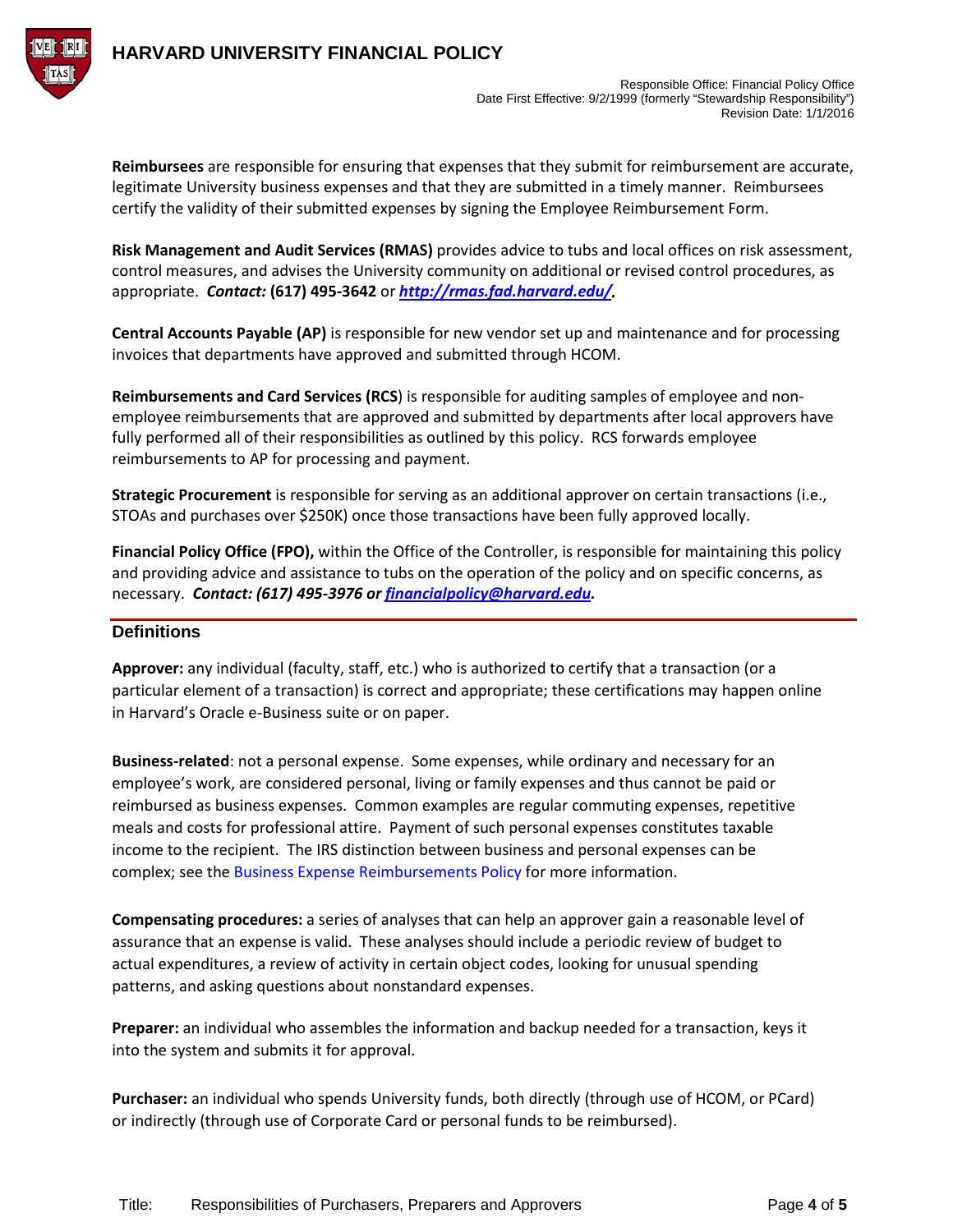

**Reimbursee:** an individual who spends personal funds on a University business expense that must be reimbursed.

## **Related Resources**

[Business Expense Reimbursements](http://policies.fad.harvard.edu/pages/business_expense_reimbursements) Policy

Conflicts of Interest or [Commitment](http://hr.harvard.edu/staff-personnel-manual/general-employment-policies/conflicts-interest-or-commitment)

[Faculty Financial Conflict of Interest Policy](http://vpr.harvard.edu/pages/financial-conflict-interest-policy)

[Fraud Reporting and Awareness Policy](http://policies.fad.harvard.edu/pages/fraud)

[Purchasing Card Policy](http://policies.fad.harvard.edu/pages/purchasing-card)

[Restricted Fund Spending Compliance](http://policies.fad.harvard.edu/pages/restricted-fund-spending-compliance) Policy

[Risk Management and Audit Services Compliance Hotline:](http://rmas.fad.harvard.edu/pages/compliance-hotline) 1-877-694-2ASK (2275)

[Sponsored Expenditures Guidelines](http://osp.finance.harvard.edu/sponsored-expenditures-guidelines)

[Travel Policy](http://policies.fad.harvard.edu/pages/travel-0)

#### **Revision History**

**January 1, 2016**: updated title from "Stewardship Responsibility," added, expanded on and clarified procedures; added appendix

## **Appendix**

**Responsibilities by Role Template**